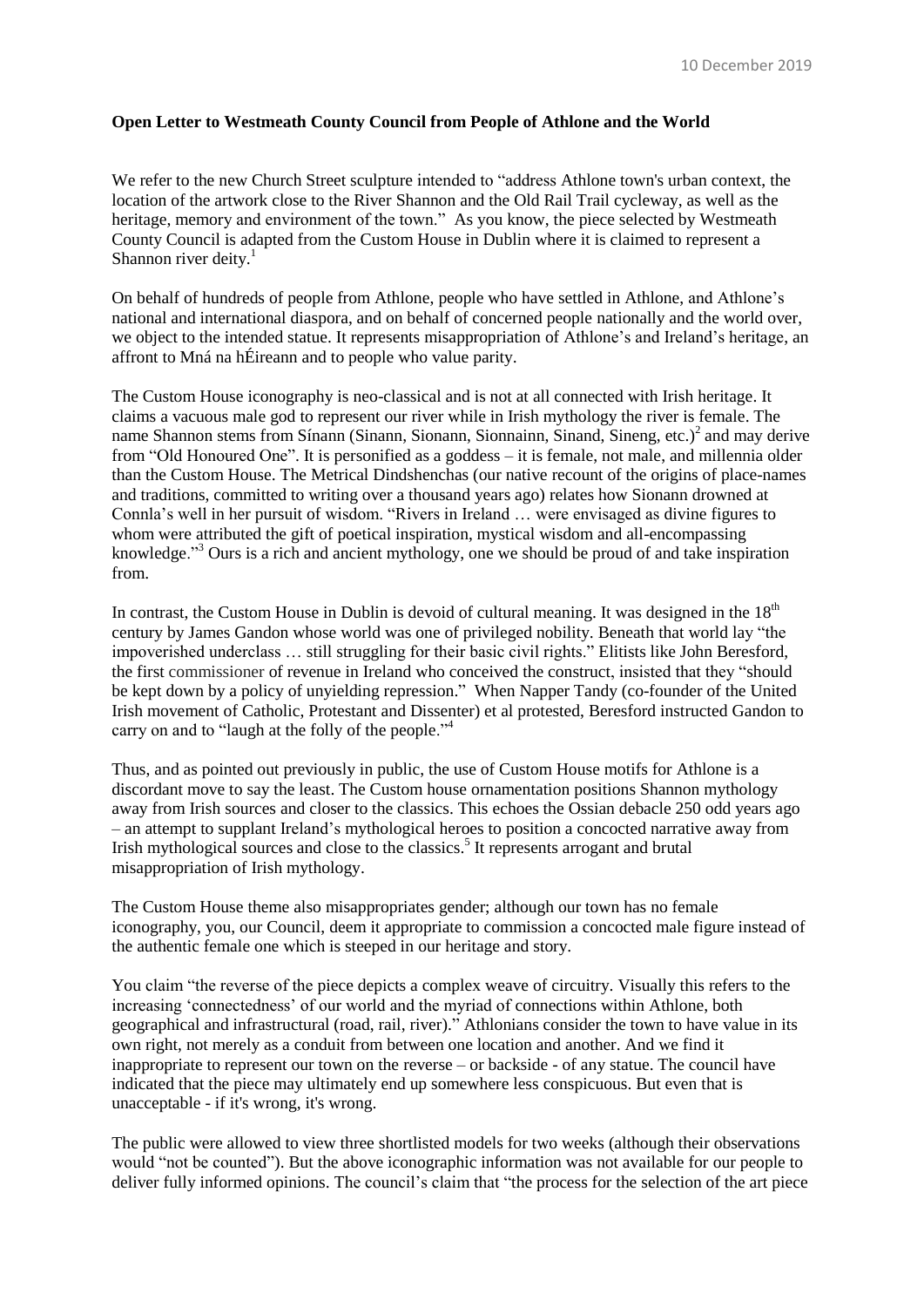was a detailed and considered process", "conducted to a standard that adheres to policy and procedures" does not refute any of our points. Indeed, since the process delivered an inappropriate piece, rejected by the people in the light of new information, then that very process is flawed and should be annulled.

Some of the above concerns have been delivered to the council by the first signatory of this letter. The local authority's response, claiming to have been "fully cognizant", that the decision was "a fully informed one", and that "the process is underway and cannot be reversed", more resembles Beresford's instructions to "laugh at the folly of the people" than it does Sionann's pursuit of wisdom. In her article 'The Fate of Sinann', Kiltoom-born Celtic scholar Maud Joynt (1868-1940) discusses how the "the original legend perhaps foreshadowed the dangers" of insufficient expertise.<sup>6</sup> As elucidated by Professor of Irish Studies Noémie Beck, "knowledge was believed to be perilous when not handled correctly".<sup>5</sup> Thus, in Sionann's story it appears that our ancestors warned of the danger of knowledge without context – the very pit that the council appears to have lead us into.

We call for these words to be heeded and this folly to be halted. The Council, and our representatives, still have a chance: Follow our much loved Sionann and embrace the new knowledge and context you previously did not have. In doing so, they will be remembered as enlightened representatives who listened to the people of the present and sages of our past. Or follow Berresford and associates, carry on without regard for our heritage, and be remembered in an altogether different light.

## The choice is yours.

Ralph Kenna, Orla Donnelly, Fiona Lynam and over 100 co-signatories as listed below.

## **References:**

- 1. Viola Barrow, "Dublin Custom House: The River Heads", in *Dublin Historical Record* Vol. 29, No. 1 (Dec., 1975), pp. 24-27.
- 2. Patricia Monaghan, *The Encyclopedia of Celtic Mythology and Folklore* (Facts on File Inc., New York, 2004).
- 3. Noémie Beck, "Goddesses in Celtic Religion Cult and Mythology: A Comparative Study of Ancient Ireland, Britain and Gaul." PhD thesis, Université Lumière Lyon 2, University College of Dublin, December 2009.
- 4. *Jame Gandon: A Life*, Loopline Collection, Documentary (1996), retrieved from https://ifiplayer.ie/james\_gandon.
- 5. Joseph Yose, Ralph Kenna, Pádraig MacCarron, Thierry Platini and Justin Tonra, "A Networks-Science Investigation into the Epic Poems of Ossian", *Advances in Complex Systems* Vol.19 (2016) 1650008.
- 6. Maud Joynt (ed. and tr.), "The Fate of Sinann", in Bergin, Osborn & Marstrander, Carl (eds), Miscellany presented to Kuno Meyer, Halle, Max Niemeyer, 1912, pp. 193-197.

## **Signatories<sup>1</sup> :**

**.** 

- 1. Professor Ralph Kenna, St Brigid's Terrace, Athlone and Coventry University.
- 2. Orla Donnelly, Actuary and Community Volunteer, Athlone.
- 3. Fiona Lynam, Programme Manager & Social Democrat, Athlone.
- 4. Professor Timothy R. Tangherlini, Folklorist, UCLA, Los Angeles, USA.
- 5. Dr. Arnaldo Donoso, Venezuelan Institute for Scientific Research, Caracas, Venezuela.
- 6. Mr Mark o Hanlon, painter & decorator, Athlone co Westmeath.
- 7. Professor Nikolay Izmailian, Yerevan Physics Institute, Yerevan, Armenia.
- 8. Mr Dominic Parker, Microsoft certified professional , Athlone.
- 9. Ms Aisling Kenny, poet & activist, Athlone.
- 10. Mr. Eunan Keys, Film and Theatre Critic, Athlone.

 $1$  This letter is not a petition. Signatories on the letter demonstrate diverse of people with diverse backgrounds from diverse places are unified with the same opinion about the statue. These signatories represent only a snapshot of the people, taken within a short period. There is also a petition with 600 signatures. This letter is also posted online and will continue to gather signatures.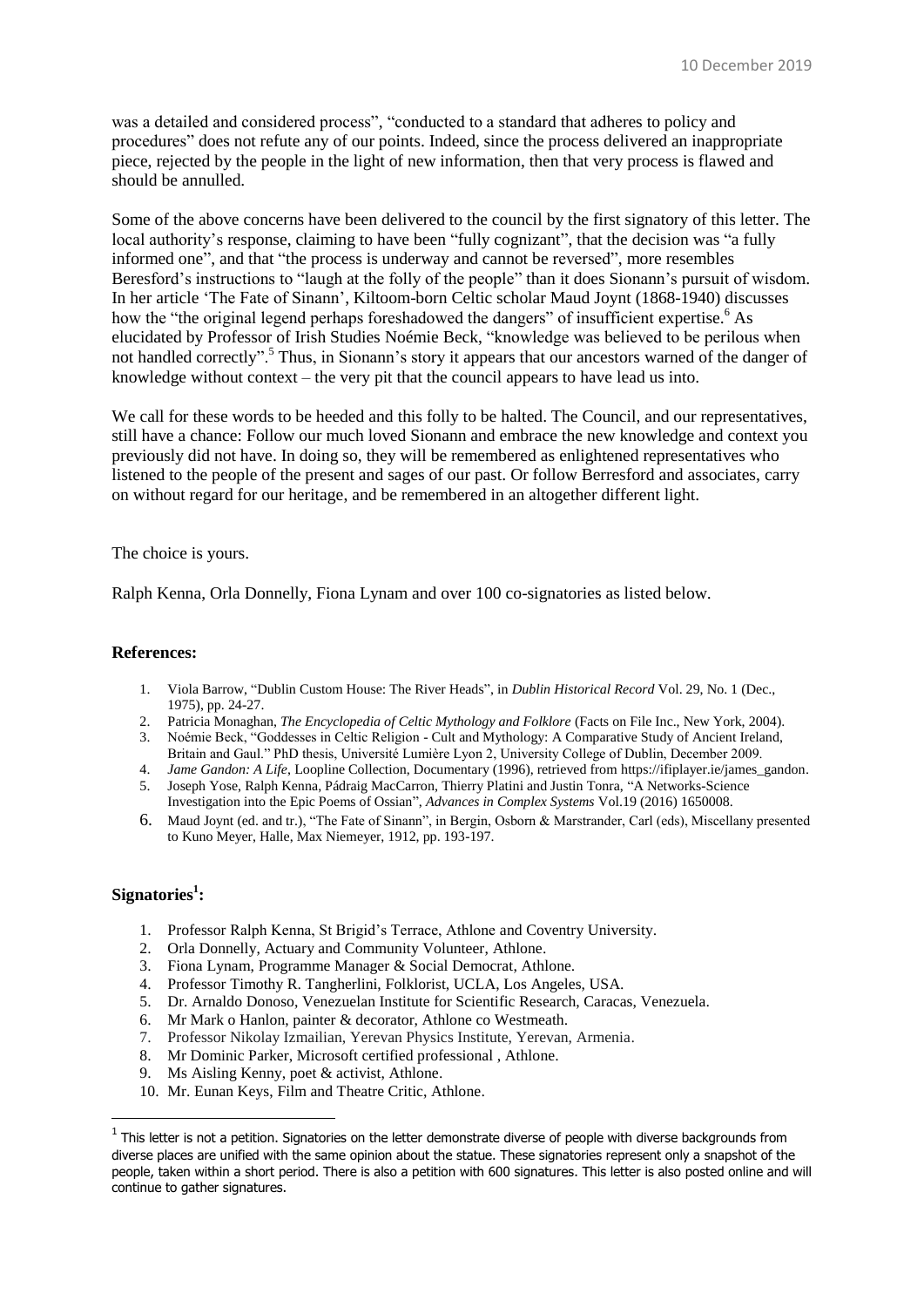- 11. Professor Ігор Мриглод , National Academy of Sciences of Ukraine, Lviv, Ukraine.
- 12. Aislinn Campion-Ryan, teacher, Athlone, Co Roscommon.
- 13. Tina (Martina) Elliffe, Administration, Athlone Drug Awareness Group.
- 14. Suzan Gunbay, Research Staff, Athlone Institute of Technology.
- 15. Caroline Coyle Performance Artist Researcher, Athlone.
- 16. Martin Kelleher, Writer, Athlone.
- 17. Ursula Ledwith, Artist, Athlone.
- 18. Rose Finerty. Visual artist, Athlone.
- 19. Delores Crerar. Family Support Worker. Athlone.
- 20. John Madden, National Coordinator, Athlone and Reporter at Travellers' Voice.
- 21. Professor Bertrand Berche, University of Lorraine, Nancy, France.
- 22. Sonja Quinn, Coosan, Athlone.
- 23. Anthony Keane, student, Athlone.
- 24. Mary Campbell, BA(hons) MA, Athlone.
- 25. Alison Hough BL, Lecturer, Athlone.
- 26. James Delaney, Designer, Athlone.
- 27. Olga Corrigan, Book Restorer, Athlone.
- 28. Tim Ellis BSc, MSc, Application Developer, Rugby, Warwickshire, England.
- 29. Dr. Maxym Dudka, National Academy of Sciences of Ukraine, Lviv, Ukraine.
- 30. Catherine Mc Gaughey, Music promoter, radio stn, pr company, booking agent, Fleetwood England.
- 31. Sarah Durney, Massage Therapist, Cornafulla Athlone.
- 32. Rosaleen West ,Downtown Hairstyles, Athlone.
- 33. Dawn McManus, Athlone, Co. Westmeath.
- 34. Jim and Liz Kearns, Athlone.
- 35. Toby Rackliff MSc, Diploma Course Tutor for students from Irish Rail.
- 36. Mr Petro Sarkanych, PhD student, Coventry University, Coventry, UK.
- 37. Stefania Oggioni, artist/office administration, Tyrrellspass, Co. Westmeath.
- 38. Annette Kinsella, education civil servant, Coventry UK.
- 39. Ian Kinsella, technical manager, Coventry, UK.
- 40. Michaela Fox, Photographer, Athlone.
- 41. Bindiya Chauli teacher Coventry, UK.
- 42. Chrissie Keane, Coosan, Athlone.
- 43. Dr. Olesya Mryglod, researcher, National Academy of Sciences of Ukraine, Lviv, Ukraine.
- 44. Dr Andrij Trokhymchuk, Natl Acad Sci of Ukraine, Lviv, Ukraine.
- 45. Gráinne Gaynor, Librarian. Tara, Co. Meath.
- 46. Aisling Dixon, midwife, Athlone.
- 47. James Sammon , social care worker, kiltoom, Athlone.
- 48. Fiona Milton, healthcare assistant, Athlone.
- 49. Elaine Morrissey, Athlone.
- 50. Rev. Anna Coote, Holistic Counsellor, Moate.
- 51. Brenda Mannion, COO, Mother & Feminist, Athlone.
- 52. Rida Nadeem, Freelance Digital Marketer, Athlone.
- 53. Ms. Rhona Quigley, Carer, Glasson, Athlone.
- 54. Mags Glennon BA (Hons), Local Historian, Mullingar, Co Westmeath.
- 55. Olwyn O'Sullivan, Holistic Therapist, Coosan, Athlone.
- 56. Breegen Hegarty Care Support Worker, Earth Healer, Athlone
- 57. Eilish Behan, Optical Assistant, Athlone.
- 58. Deirdre Hughes, Teacher, Coosan, Athlone.
- 59. Marie Weldon, Energy Therapist, Longford.
- 60. Brenda Burke, Social Care Worker, Athlone
- 61. Dr Thierry Platini, Physicist, Sentzich, France.
- 62. Noel Tighe, sculptor, Glasson, Athlone.
- 63. Lisa Dwan, actress, London, UK.
- 64. Ms Cath Kenny, Social Worker, Athlone.
- 65. Ms Caoimhe Kenny, Student of Performing Arts, Athlone.
- 66. Janet Meade, Herbalist, Holistic Therapist. Athlone.
- 67. Eimear McKeown, Radio Producer and Journalist, Athlone.
- 68. Jean Morgan, former wages clerk, Coventry, UK.
- 69. Michael Butler. Senior Mechanical Engineer, Lower Coosan Road, Athlone.
- 70. Ostap Kalyuzhnyi, PhD student, National Academy of Sciences of Ukraine, Lviv, Ukraine